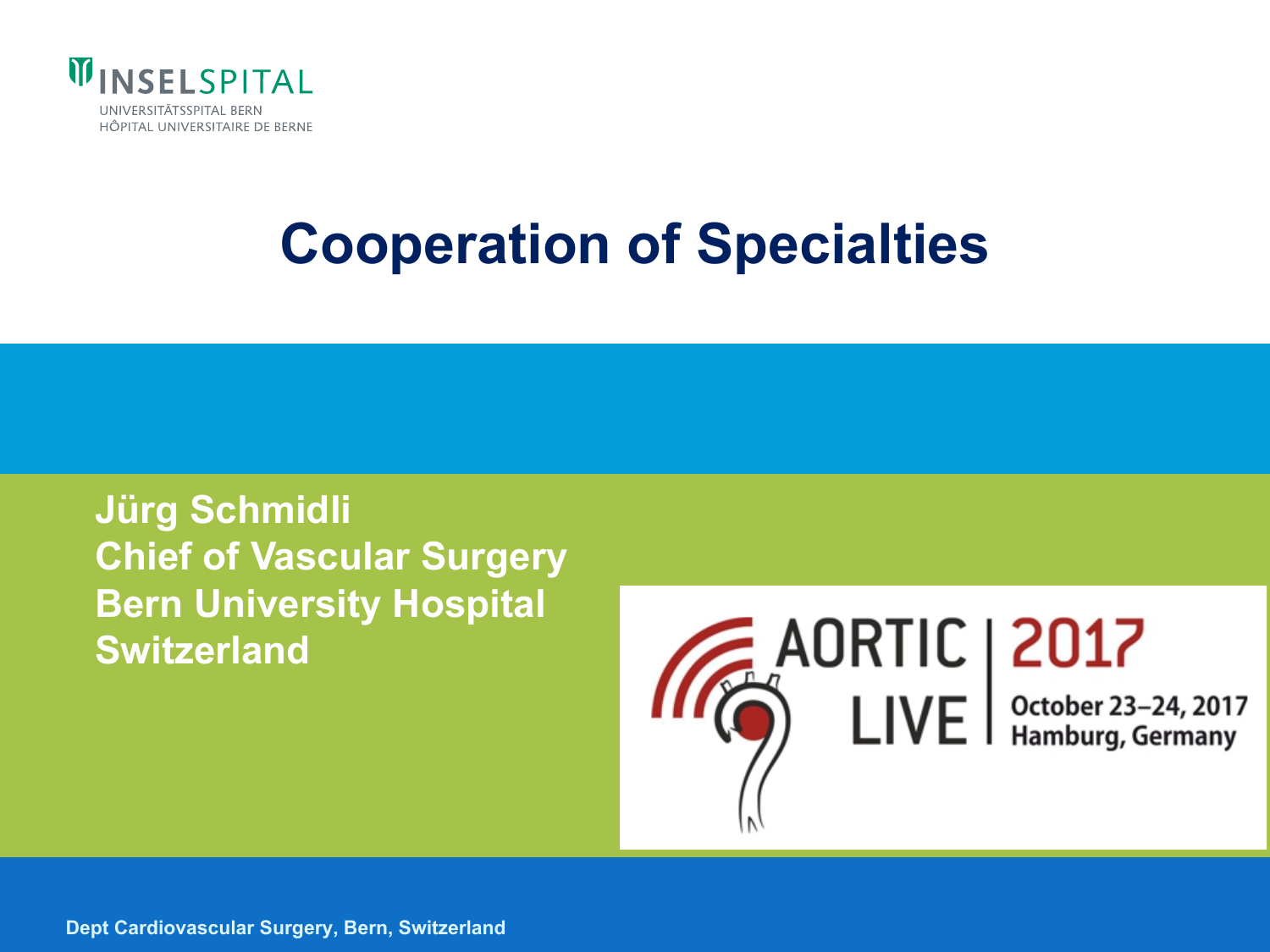#### **Cooperation**

#### **ACADEMIA AND CLINIC**

Physicians as Leaders in Improving Health Care

**Series Editors:** Donald M. Berwick, MD, MPP Thomas W. Nolan, PhD

#### **Cooperation: The Foundation of Improvement**

Terry P. Clemmer, MD; Vicki J. Spuhler, RN, MSN; Donald M. Berwick, MD, MPP; and Thomas W. Nolan, PhD

Ann Intern Med. 1998;128:1004-1009

Cooperation of specialties / Aortic Live Hamburg 2017 / Schj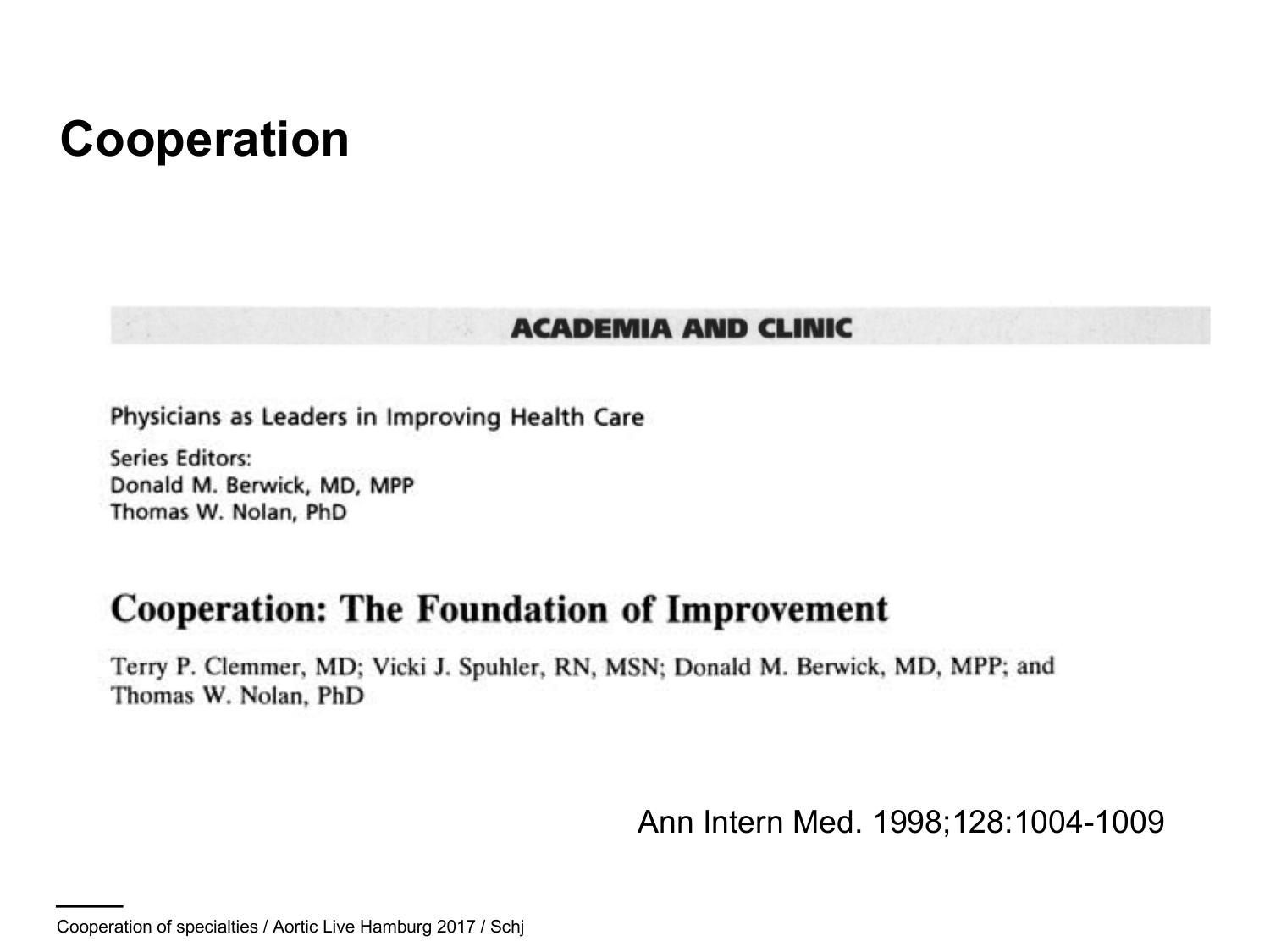## **Cooperation exists**

- ü **Patients**
- ü **Families**
- ü **Family physicians**
- ü **Other clinical workers**
- ü **Nursing staff**
- ü **Administration**
- ü **Students**
- ü **Health educators**
- ü **Pharmacists**

## **Why not cooperate with other specialties??**

Cooperation of specialties / Aortic Live Hamburg 2017 / Schj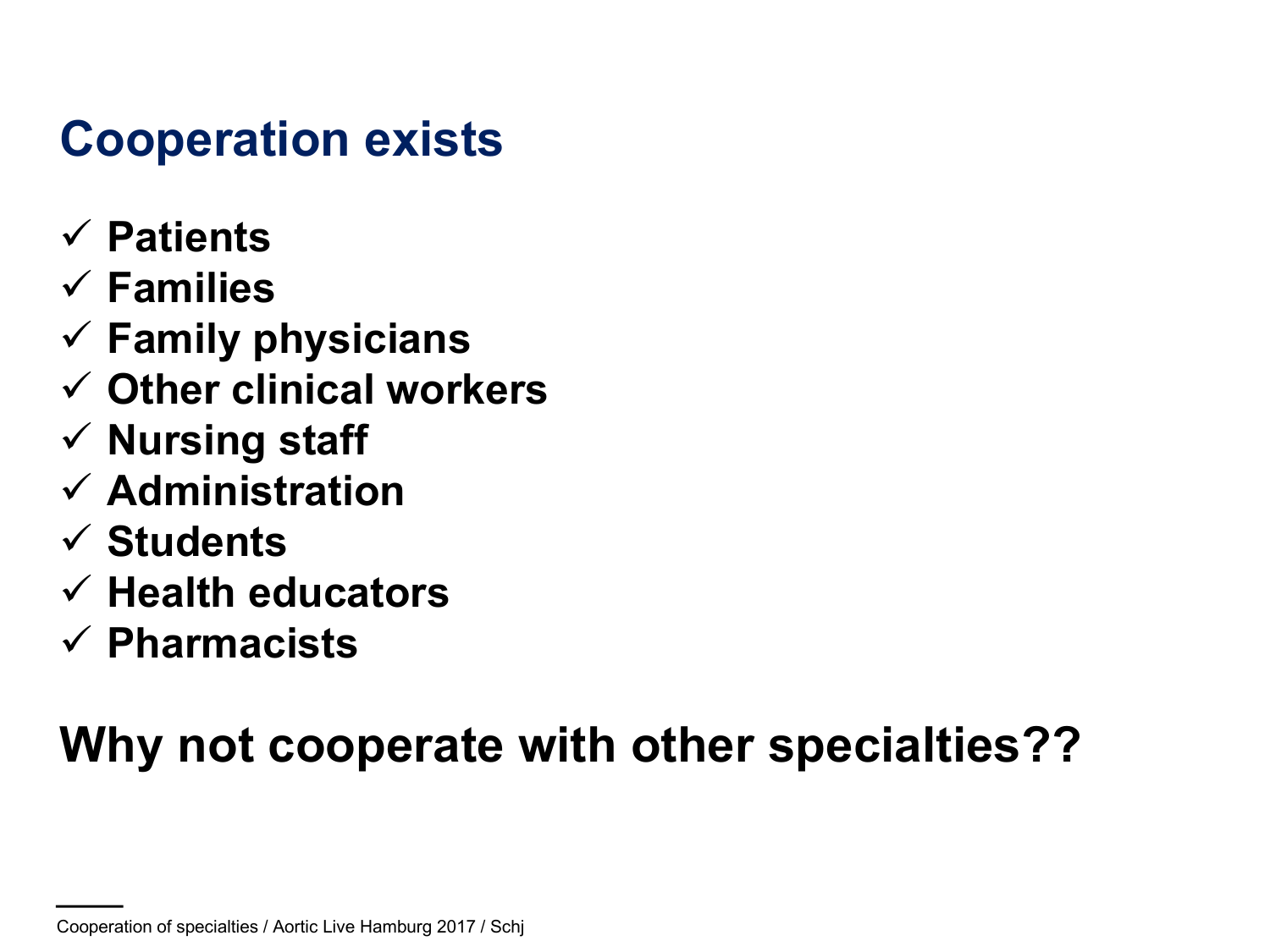## **Drivers for cooperation**

- ü **Improving patient process**
- ü **Quality improvement**
- ü **Modern approach to improvement**
- ü **Ethical**
- ü **Profit**

ü **Better interaction means better cooperation**

Cooperation of specialties / Aortic Live Hamburg 2017 / Schj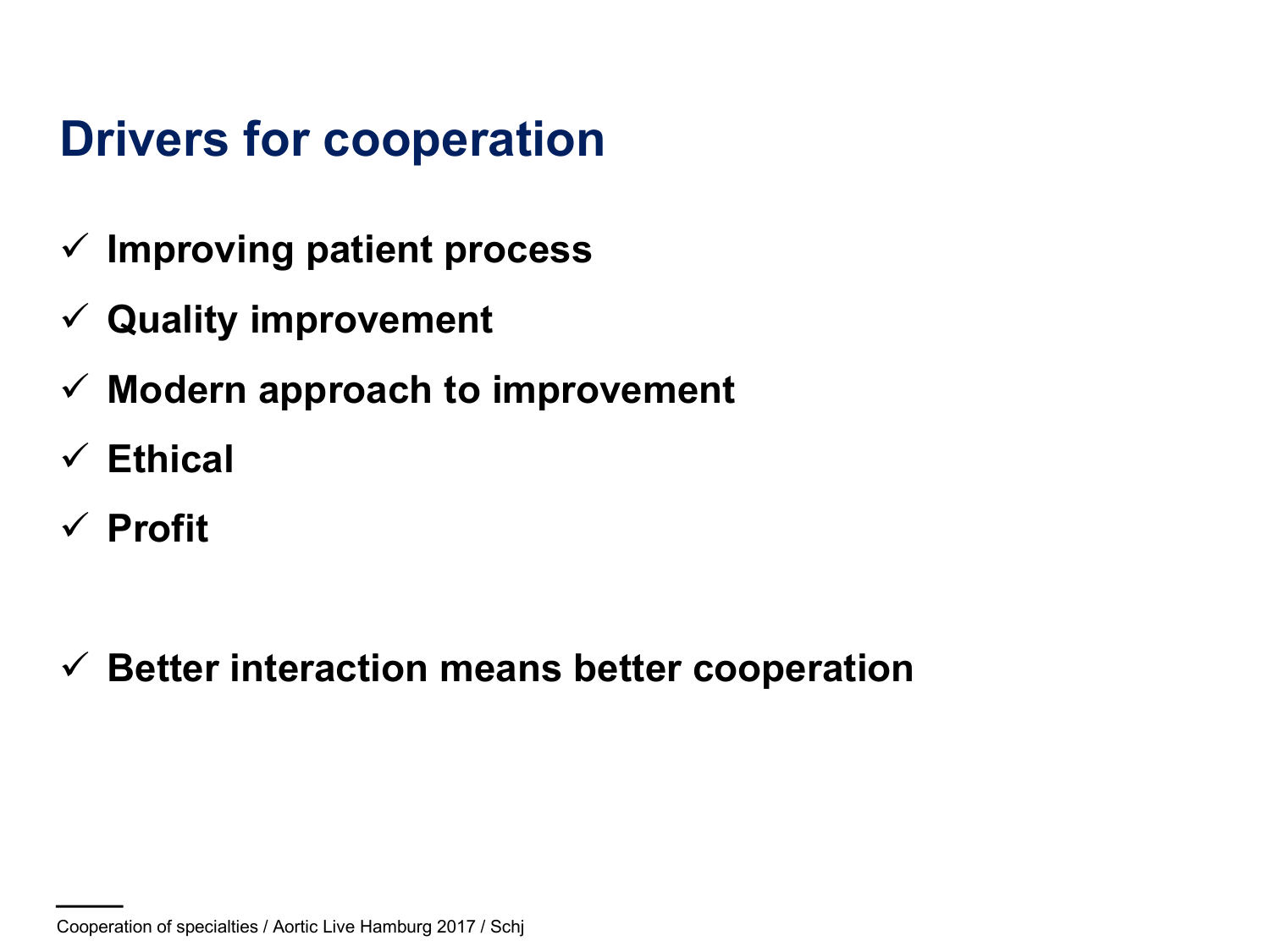#### **Hybrid OR**

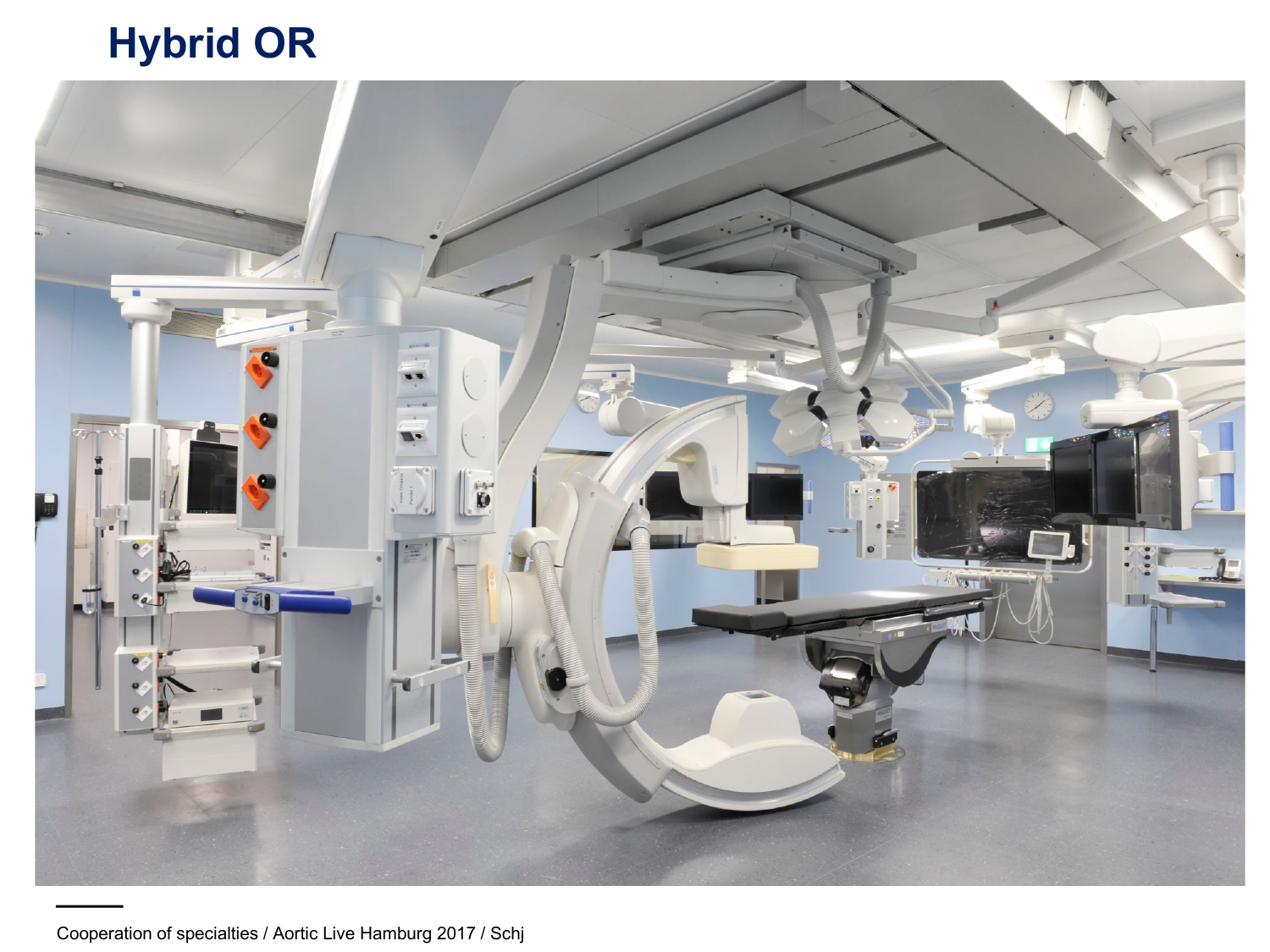## **Making quality the organizing principle in Vascular Medicine in Europe**

- Clarify what quality is
- Measure quality
- § Publish quality performance
- Recognize and reward quality
- § Raise standards
- Safeguard quality



Sir Bruce Keogh, SGC Kongress Bern 2012; Medical Director of the NHS in UK since 2007 and National Medical Director of the NHS Commissioning Board (NHS England) since 2013.

Cooperation of specialties / Aortic Live Hamburg 2017 / Schj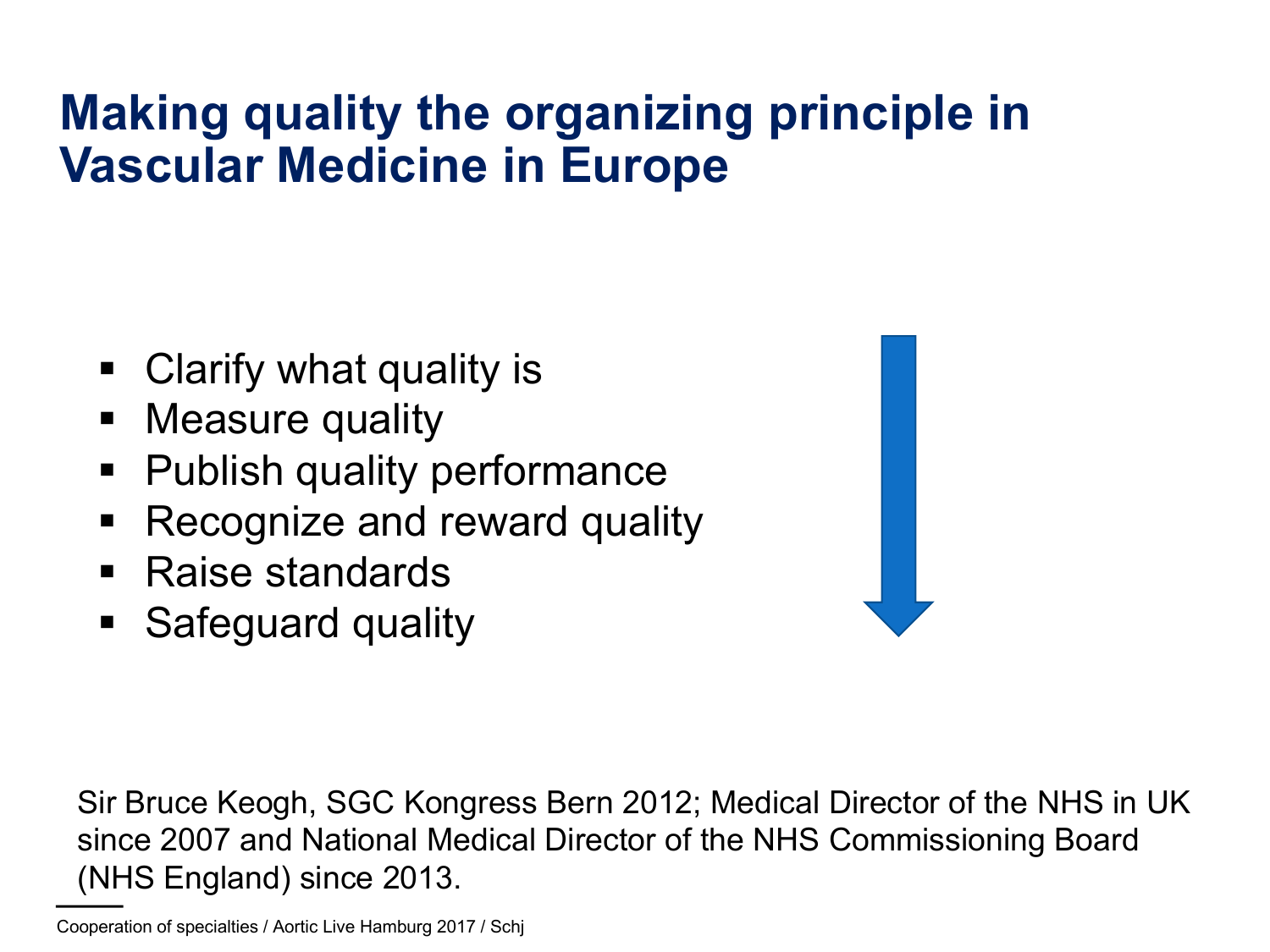#### **There are common tensions everywhere**

- Focus on outcomes:
	- Relation between volume and outcomes
	- Personal vs patient interest
- Emergency and urgent care
- When to centralize?
- Local politics vs national interest?
	- Central vs local services
	- University vs non-University services
	- Transportation
- Promoting innovation

Cooperation of specialties / Aortic Live Hamburg 2017 / Schj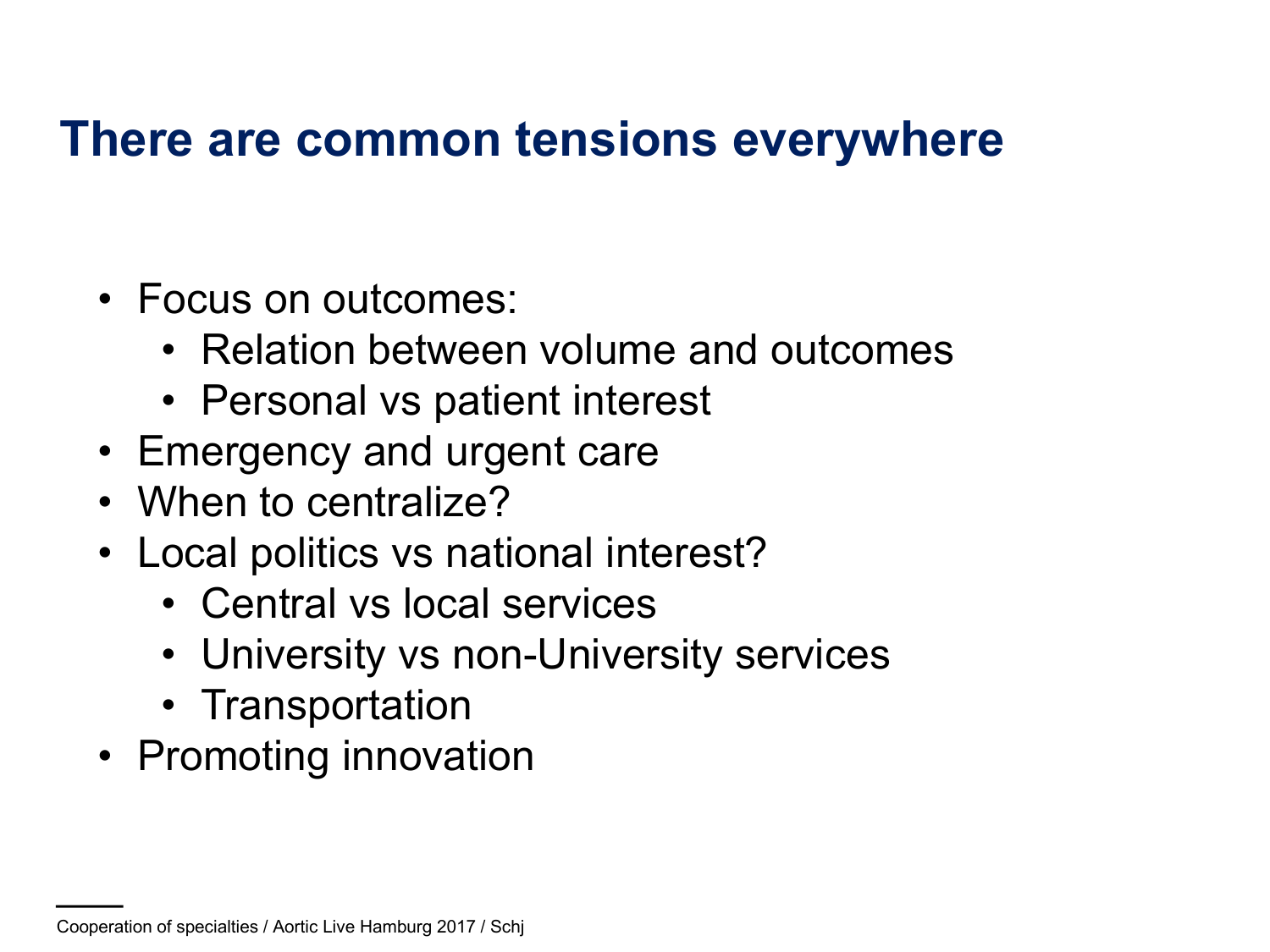#### **Overlap in patient treatment and care existst**

- $\checkmark$  Cardiac surgery
- $\checkmark$  Vascular surgery
- $\checkmark$  Oncology
- $\checkmark$  Gynecology
- $\checkmark$  Endocrinology
- $\times$  ENT
- $\checkmark$  Maxillo-fascial surgery
- $\checkmark$  Lung surgery
- $\checkmark$  Abdominal surgery……...and so on……

Cooperation of specialties / Aortic Live Hamburg 2017 / Schj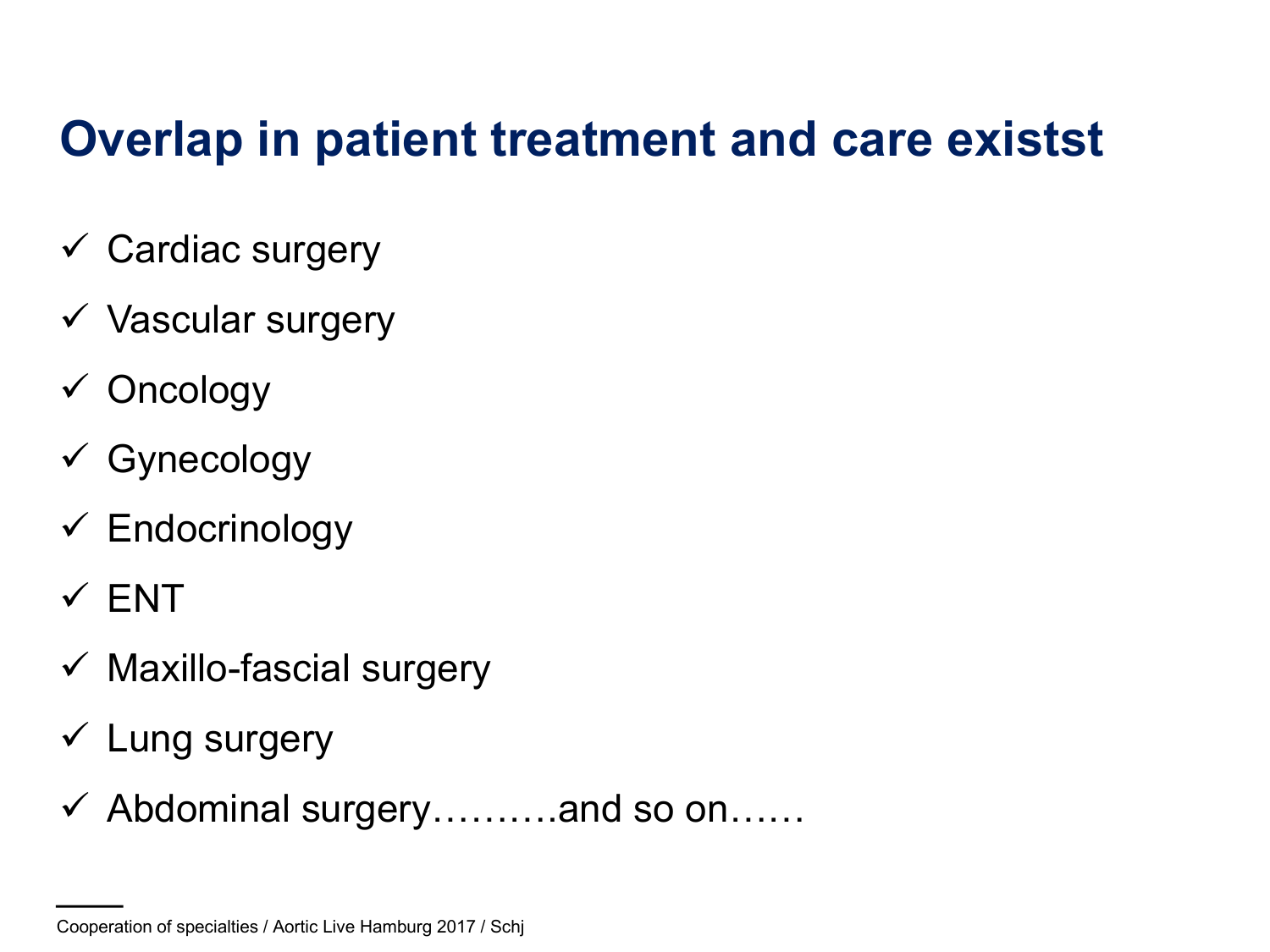#### **Networks Needs**





Cooperation of specialties / Aortic Live Hamburg 2017 / Schj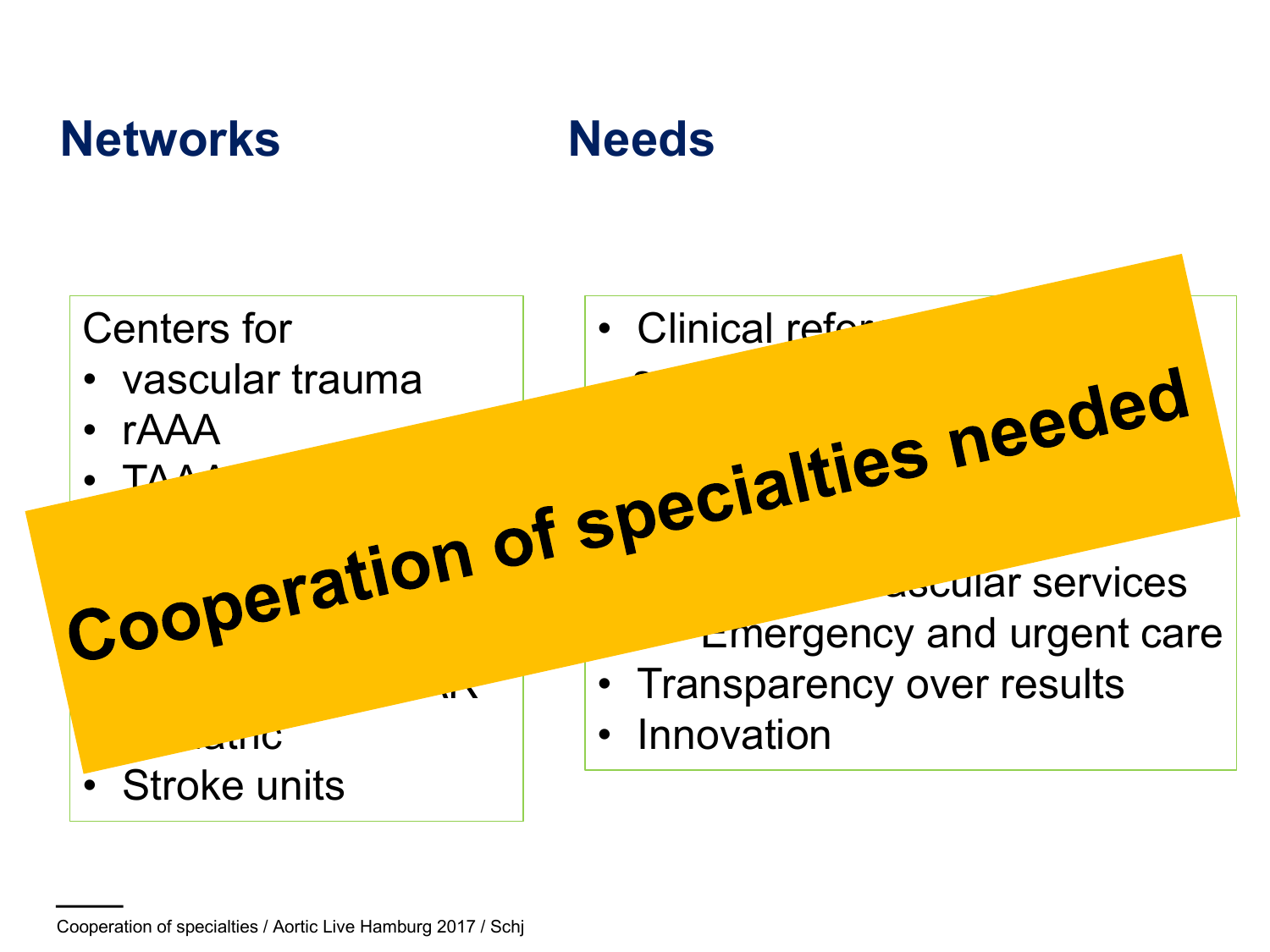Bern: Vascular center: vascular surgery and angiology Cardiac center: cardiac surgery and cardiology

![](_page_9_Figure_1.jpeg)

Cooperation of specialties / Aortic Live Hamburg 2017 / Schj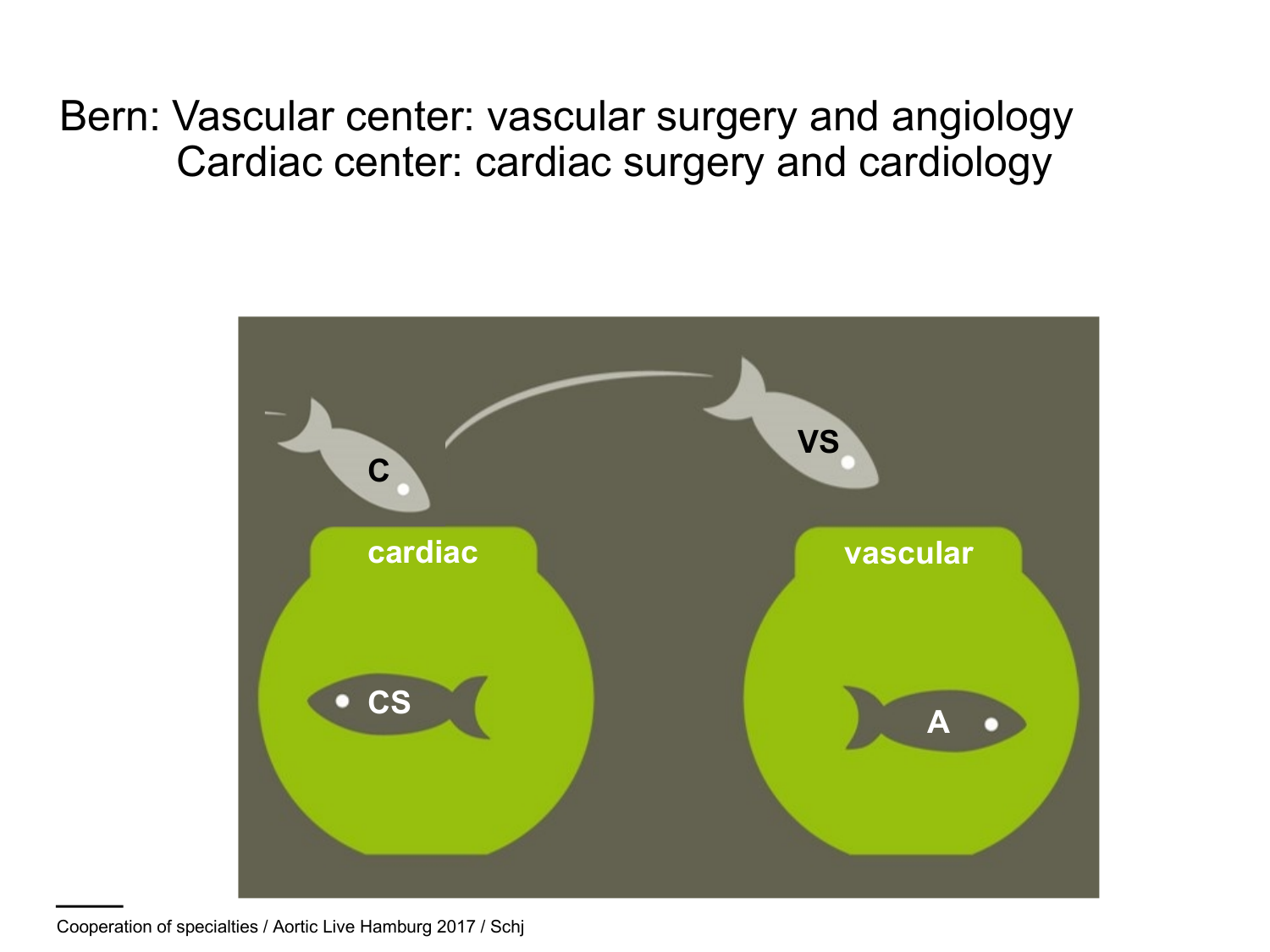![](_page_10_Figure_0.jpeg)

Cooperation of specialties / Aortic Live Hamburg 2017 / Schj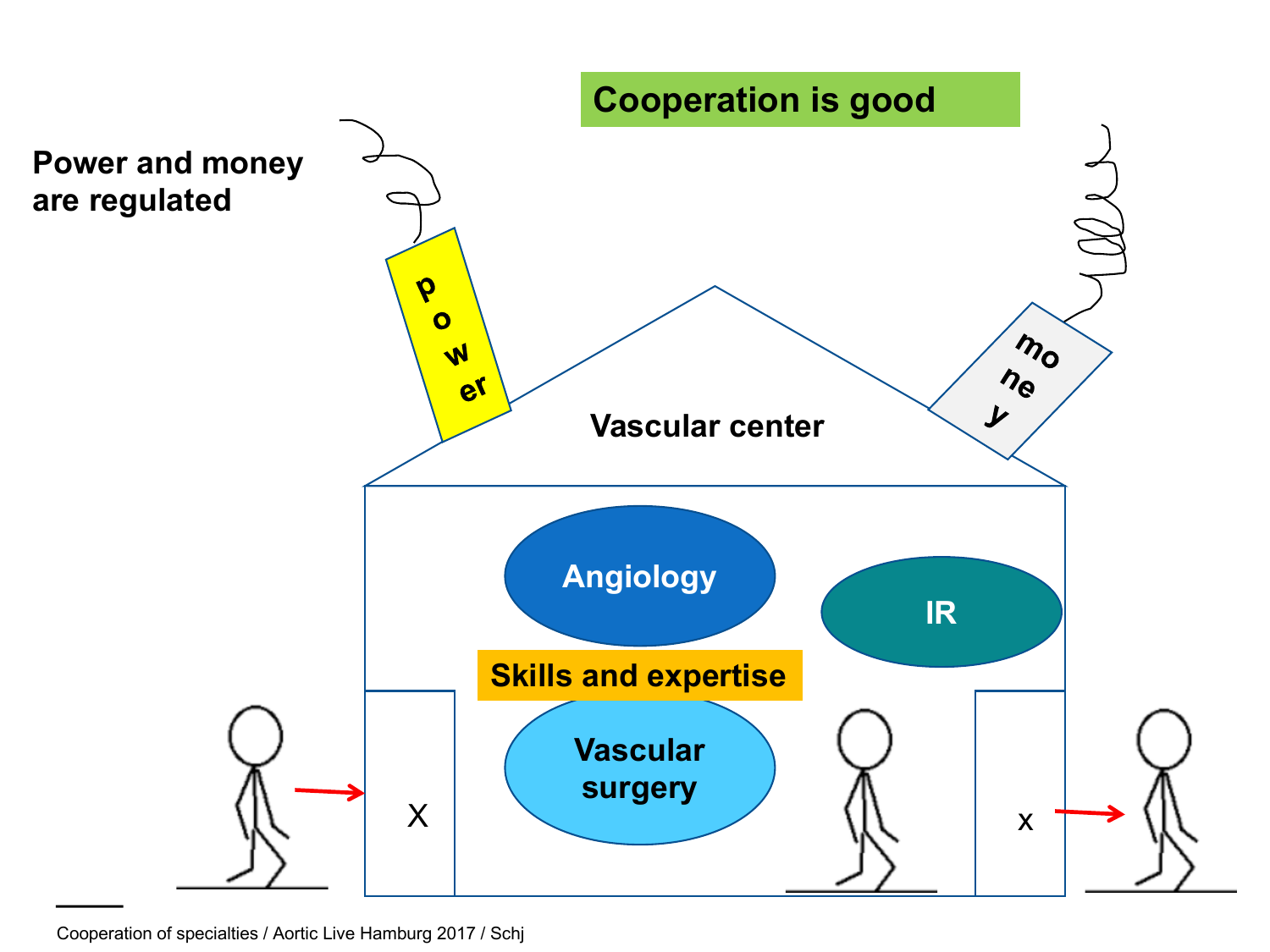## **Aims in vascular patient care all over Europe**

- $\checkmark$  High quality standards
	- $\checkmark$  best surgical practice
	- $\checkmark$  EBM (guidelines)
- $\checkmark$  Quality assurance programs
- $\checkmark$  High Patient safety

Cooperation of specialties / Aortic Live Hamburg 2017 / Schj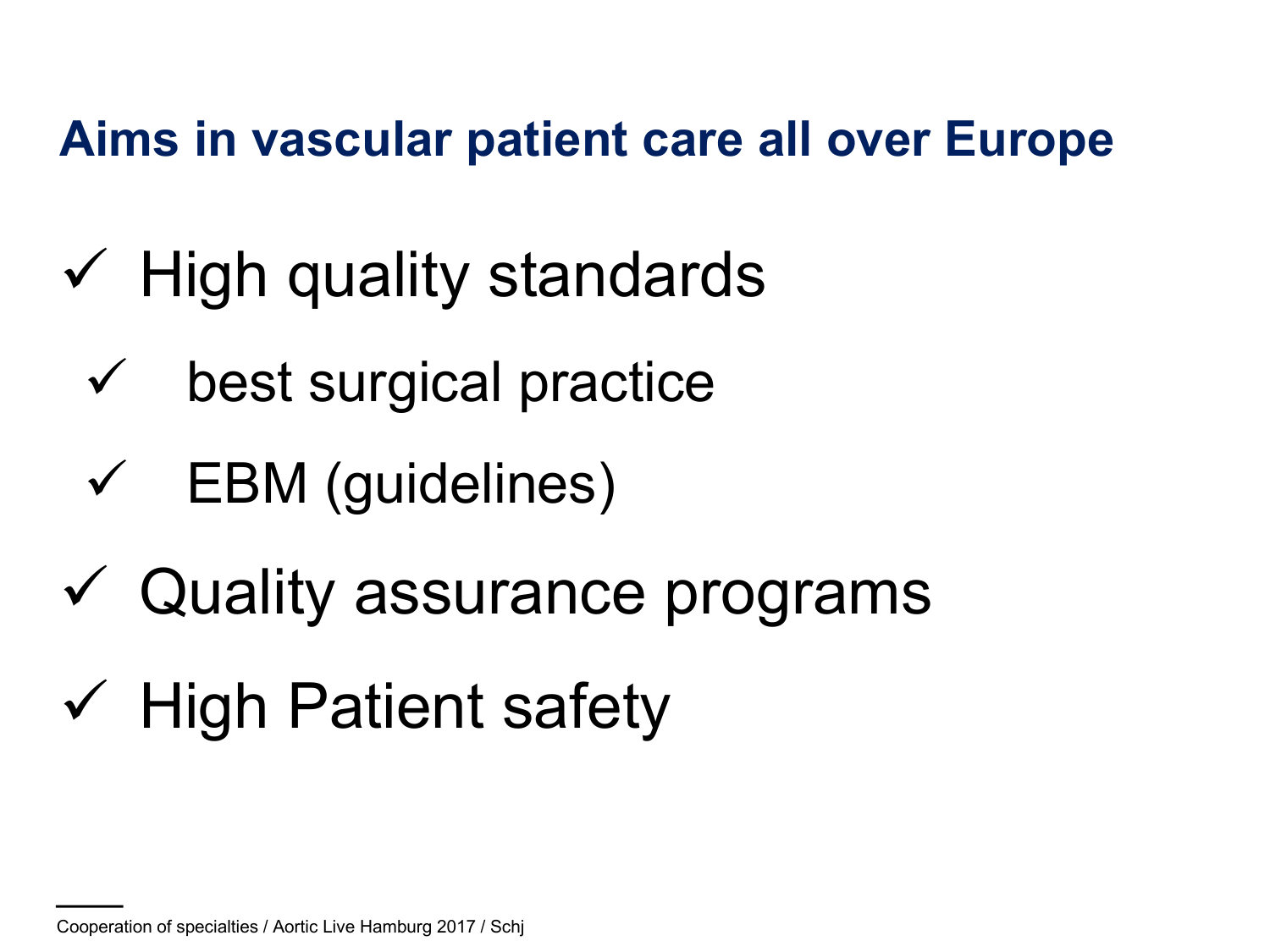## **Conclusions**

Future of vascular surgery in Europe

- ü Vascular (disease) Centers
- $\checkmark$  Specialized centers across (national) borders
- $\checkmark$  Collaboration / Network formation
- $\checkmark$  Corporate training and education programs
- $\checkmark$  Quality safeguard
- ü **Cooperation of specialties is fruitful and needed**

Cooperation of specialties / Aortic Live Hamburg 2017 / Schj